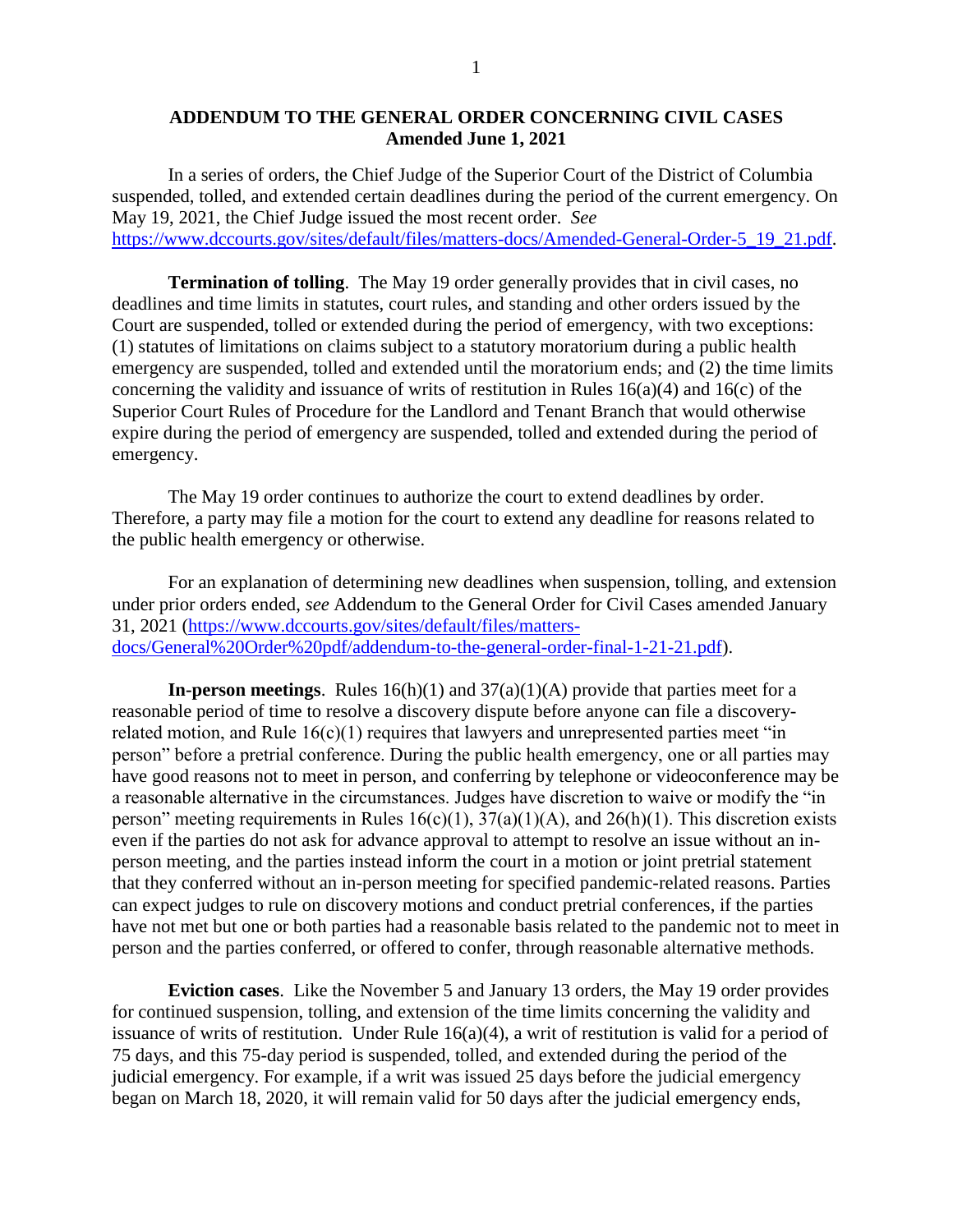which will be on July 15, 2021 unless it is further extended. Under Rule 16(c), either a writ of restitution must be issued within 90 days after entering a judgment or default or after vacating a stay of execution, or the plaintiff may file a request for issuance of the writ. This 90-day period for issuance of writs is suspended, tolled, and extended during the period of the judicial emergency. For example, if a judgment was entered 30 days before the judicial emergency began on March 18, 2020 and the plaintiff has made a request for issuance of a writ, the court

may issue a writ within 60 days after the judicial emergency ends, and the plaintiff need not file another request for issuance of a writ. If the plaintiff has not requested issuance of a writ because a judgment or default was issued during the period of the judicial emergency, the plaintiff must file its request for issuance of a writ within 90 days after the judicial emergency ends.

The U.S. Marshals Service will not schedule or oversee any eviction unless the plaintiff has obtained an order or judgment stating explicitly that execution of the writ of restitution is not prohibited by the eviction moratorium or other statutory restriction and that if and when the plaintiff pays the required fee, the clerk should issue a writ of restitution and transmit it to the Marshals Service for scheduling of an eviction and execution of the writ. A plaintiff may move orally at a hearing for inclusion of this language or file a motion requesting an order that the eviction may proceed because it is not prohibited by any moratorium.

D.C. law creates a so-called public safety exception to eviction-related moratoriums if the complaint alleges, or the plaintiff proves, that "[t]he tenant's continuing presence at the housing accommodation presents a current and substantial threat to the health and safety of tenants, onsite agents or employees of the owners of the housing accommodation, or household members or guests of other tenants, because the tenant has violated an obligation of tenancy by engaging in one of the following acts at the housing accommodation: unlawful possession of firearms, threats or acts of violence, or assault." The court will not schedule a hearing in a newly filed eviction case pursuant to the public safety exception unless the plaintiff (1) files a 1B complaint and includes allegations in section 3(B) "other reasons" that satisfy applicable pleading requirements and (2) states in the "comments" section via CaseFileXpress that it is invoking the public safety exception and requesting a hearing.

**Notice of evictions**. Like the November 5 and January 13 orders, the Chief Judge's May 19 order contains the following provision concerning notice of evictions:

Because (1) the Court has inherent authority to ensure that judgments for possession and writs of restitution are executed in a fair and orderly way, (2) the fair and orderly execution of writs of restitution requires landlords to provide reasonable notice of the rescheduled date when an eviction was postponed for a substantial period due to a public health emergency and not for a short period due to temperature or precipitation, and (3) it would not impose an unreasonable or undue burden on landlords to provide notice of the rescheduled date consistent with the terms of D.C. Code § 42-3505.01a, any landlord shall, when an eviction that had been scheduled on or after March 16, 2020 is rescheduled after the statutory stay on evictions ends, send a notice that complies with the requirements of D.C. Code § 42-3505.01a at least 21 days before the date on which the eviction is rescheduled